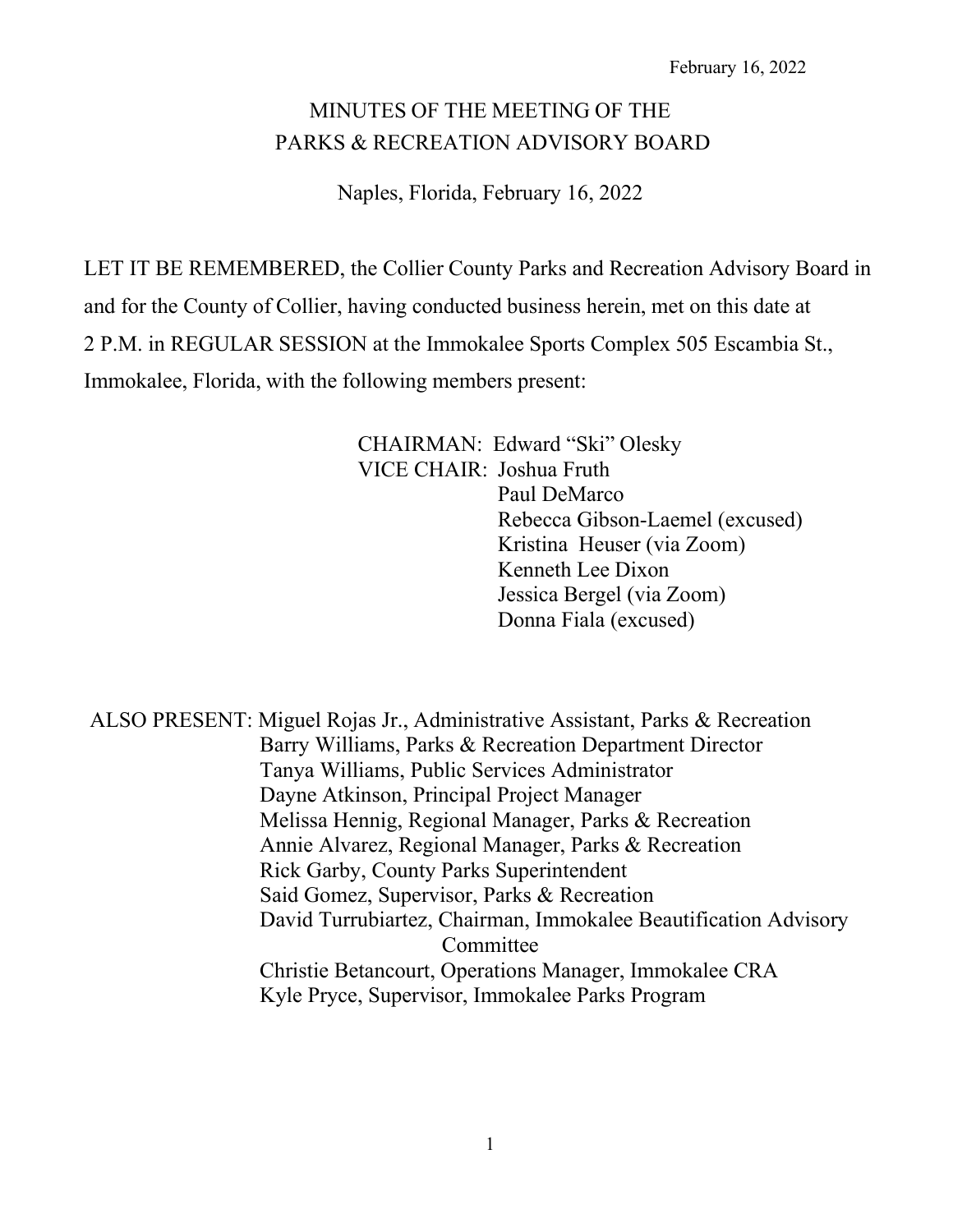*Any persons in need of a verbatim record of the meeting may request a copy of the audio recording from the Collier County Parks & Recreation Department.*

- **I. Call to Order Chairman Oleski** called the meeting to order at **2 p.m.**
- **II. Pledge of Allegiance and Invocation** The Pledge of Allegiance was recited, and an invocation/moment of silence was observed.

## **III. Approval of Agenda**

*Mr. DeMarco moved to approve the agenda. The motion was seconded by Mr. Fruth. The motion was carried unanimously, 6-0.*

*Mr. Fruth made a motion to allow Board Members Christina Heuser and Jessica Bergel to participate through Zoom. Second by Mr. Dixon. The motion passed unanimously, 6-0.*

**Mr. Williams** introduced new Public Services Administrator Tanya Williams, who was just appointed by the Board of County Commissioners. She will work with Dan Rodriguez, who was elevated to Deputy County Manager.

## **IV. Previous Meeting Minutes**

*Mr. DeMarco moved to approve the Jan. 19, 2022, meeting minutes. The motion was seconded by Mr. Dixon. The motion carried unanimously, 6-0.*

### **V. Public/Board Comments**

**Ed German**, a local resident, said:

- The lighting at the airport park and Sports Complex was poor and is a safety issue. He noted there are a lot more public gatherings going on so lighting is important.
- He understood there are requirements due to the airport being close by, but the barbecue and playground need better lighting.
- The grills also have gone beyond their lifespan and are unsanitary.
- The lighting at the Immokalee Sports Complex parking lot is not sufficient for parents picking up their children at night. He said he was told bulbs had been replaced, but many lights are obscured by trees.
- The increase in membership at the fitness center has caused overcrowding. There isn't another facility nearby, except at Ave Maria, and you must be a resident to use those facilities.
- He said the single-person bathrooms also need to be cleaned. He believes homeless people are hanging out there, but that the growing number of gatherings also means the number of bathrooms is insufficient.
- He suggested Animal Control be called due to an increase in chickens and roosters in the area.
- He asked that the County be more proactive, rather than reactive.

**Mr. Williams** thanked him for his comments and said that Annie Alvarez will be addressing many of his concerns today during her presentation on the Immokalee Master Plan.

**Anne Goodnight**, a resident and CRA vice chair, said she read the Master Plan and has two concerns:

- Part of the airport park will be lost in the near future due to the extension of SR 29.
- A few years ago, the kiddie pools were upgraded and the County used the cheapest contractor, who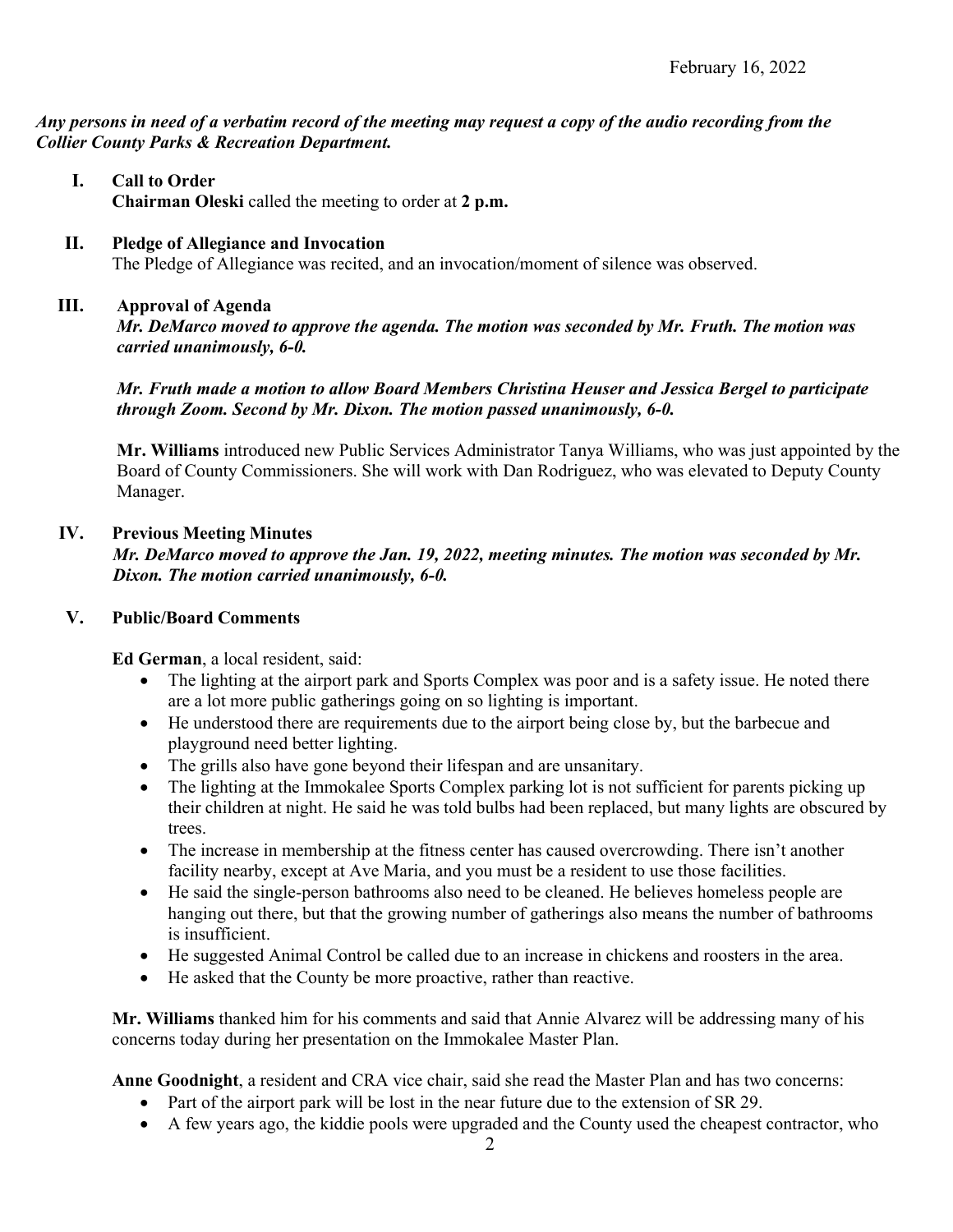had many problems and took two years, so kids didn't have a place to swim. She cautioned staff to ensure that contractors follow through and can complete the job correctly.

• The gymnasium needs to be improved due to an increase in users. The equipment is good, but the space is not.

**Mr. Williams** said he'd heard that there was a requirement to use part of the park for the SR 29 extension, but the last conversation they had showed they would try to avoid the park. If part of the park were to be used, federal law says they must give the County a park in its place. For that reason, they want to avoid using the park land. That project is years away. For a small amount of money, the County could make improvements to the park.

**Ms. Goodnight** said she brought it up because they'd already contacted the Water and Sewer District about acquiring land.

**Mr. Williams** said they would monitor that. He noted part of the park is owned by the airport.

**Danny Gonzalez**, president of the Immokalee Chamber of Commerce and Little League president, said:

- He's been frustrated here for the past 25 years.
- The park is needed for the Christmas Around the World, which brings in money for kids' scholarships.
- The \$30 million County Sports Complex is 15 miles away. He's still waiting for something with state-of-the-art facilities for Immokalee.
- Immokalee is growing and there will be more families with kids.
- He noted that the county's Paradise Coast Sports Complex offers ball fields, softball, horseback riding and many other activities not provided in Immokalee.

**Manny Touron**, coach of the Immokalee Soccer Pit Cobras, said:

- He is still waiting for construction on more fields to begin at the Immokalee Sports Complex.
- They've been working the past four weeks registering 204 kids to play soccer on Friday nights, a number they'd never seen before.
- The team could be at 275 kids with the number of parents he had to turn away.
- Last year, he collected 1,100 signatures to bring to commissioners, who assured him they'd help.
- He knows there is a schedule for fields to be maintained. He said very little has been done because he was told money would be used for turf fields.
- Immokalee is behind other areas in terms of fields. If fields are closed for construction, they have no place to go.
- He doesn't know what to tell the people he represents.
- There is no mall or Walmart here, so soccer games are where parents and relatives gather.

**Mr. Williams** noted that they discussed Christmas Around the World at last month's meeting and the conversion of one of three fields to turf. They're now focused on the two fields farthest away from the parking area. If the public wants to keep the fields at the Immokalee Sports Complex, he appreciates that input.

**Martin Call,** who represents the Redlands Christian Migrant Association, reported that:

- The association applied for grants and obtained one for Immokalee.
- The association purchased land on Lake Trafford but doesn't have room for a soccer/football field.
- They are working with the Head Start Program and will present Head Start with details.

**Lupita Vazquez-Reyes**, a resident and worker in Immokalee, said via Zoom:

• She agrees with all the speakers and is frustrated with the lack of speed in the process. Residents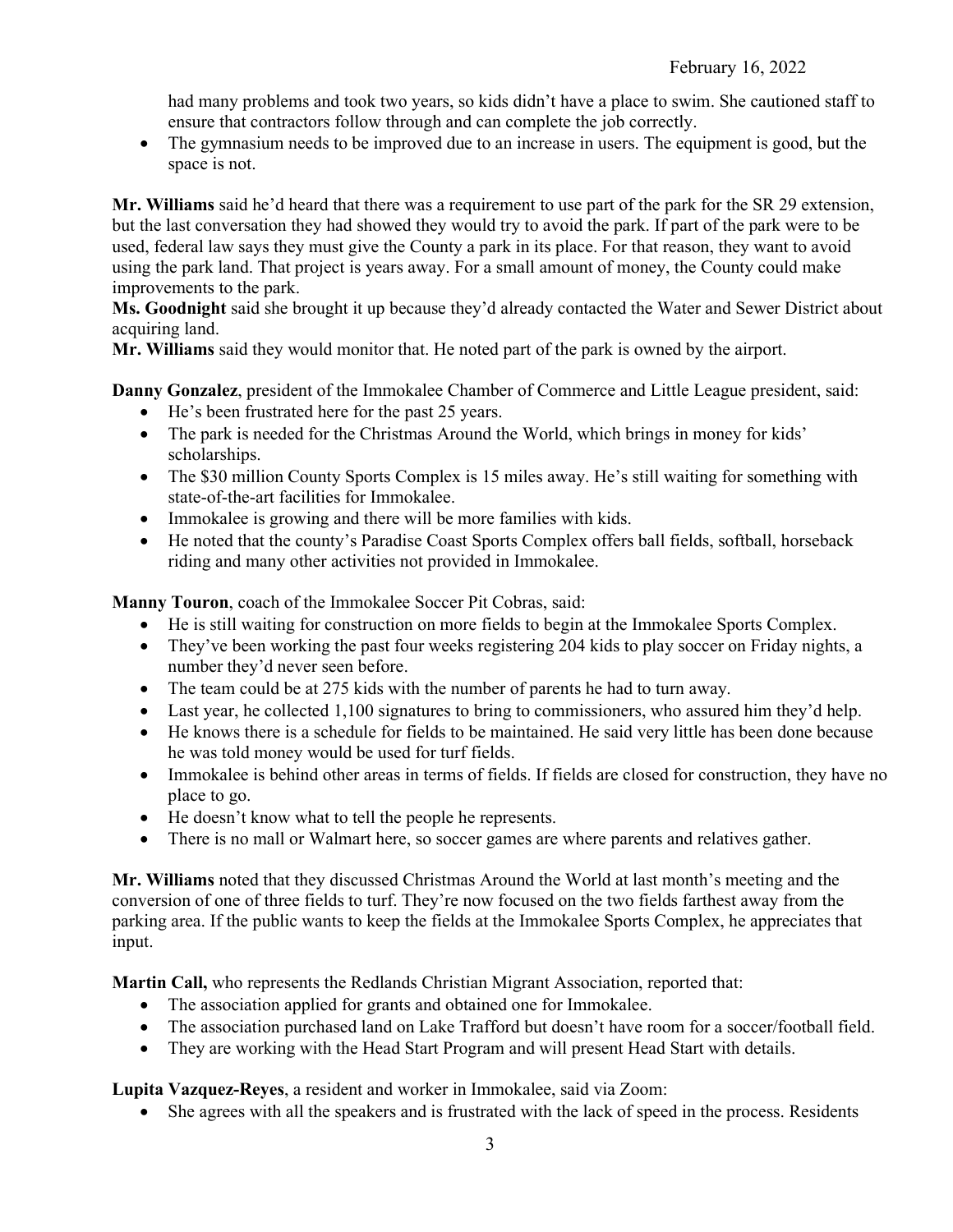want to see things happening.

- Not only is the soccer program increasing, but many farmworkers use the fields to play soccer and futsal, which uses a heavier soccer ball and hard courts. They're using the tennis and basketball courts, which is not what they're intended for.
- Parks are heavily used and there is not enough space for the community's needs.
- There are not enough spaces for the various activities that residents use the park for.
- The carnival destroyed the open space. What's the plan to restore it, possibly better than it was before?

**Mr. Williams** said the county hired a carnival provider contractor, a new vendor. They're working through some of the logistics. The County wasn't pleased with the condition the contractor left the park in and is actively pursuing collecting money from the contractor's insurer to cover the damage. There's a potential to use that area for other activities. There is no plan yet. It's sugar sand and becomes a sandpit, a challenge. The County would need to establish a turf field and is considering the potential, possibly a soccer field.

**Mr. Garby** said the area needs to be graded and **sod** would be installed temporarily. The damages have been reported and the County is working on the repairs.

## **VI. Capital Projects [Dayne Atkinson – Overview of Current Projects in Immokalee]**

**Mr. Atkinson** reported that:

- The pool project and renovations are currently in the design stage.
- Part of the delays with the pool and turf projects are due to stormwater. There are not enough retention areas to accommodate the projects so stormwater management must be updated.
- The County already has done surveys and met with permitting agencies.
- On the pool upgrade, backwash has to go somewhere. There's no outfall onsite, so that must be addressed. It's in the design stage now; that issue wasn't known before.
- A \$2 million CDBG Block Grant for hardscaping of the structure will provide hardening of buildings – a roof replacement, lamination after stucco removal, improved drainage. This will enable the County to use the building as a shelter. The grant will take four years to execute once approved.
- The water feature: generators are in the design stage now and will provide 100% backup.

**Audience Question:** As a senior with disabilities, the competition pool is hard for seniors to use, so they are deterred from using it.

**Mr. Atkinson** said the County will address that problem.

**Mr. Gonzalez** said the turf field is going to take more than a year to get done and fields will not be completed by December.

**Mr. Atkinson** assured him they wouldn't take that long. He said the Land Development Code has changed in the last few years and the property needs to be brought up to code.

**Mr. Williams** said the presentations today will lay out the plans and reset the public's expectations.

**Mr. Gonzalez** said the high school fields should be opened for public use.

**Mr. Williams** said he'd be happy to speak with the school district about that.

**Mr. Touron** said he'd dealt with the schools before for footballs, softball, and soccer. He did a six-week project at no cost to the Boys & Girls Club to use a school field. He doubted any field in Immokalee would be completed within the next two or three years. When are the projects expected to be completed?

**Mr. Williams** told everyone these questions will be covered on this agenda.

**Mr. Atkinson** said the majority of projects are related to the turf field and pool.

**Mr. Williams** said there have been a lot of fluctuations within the County, with former County Manager Leo Ochs retiring and the new County Manager, Mark Isaakson, saying he will be retiring in July. Everyone was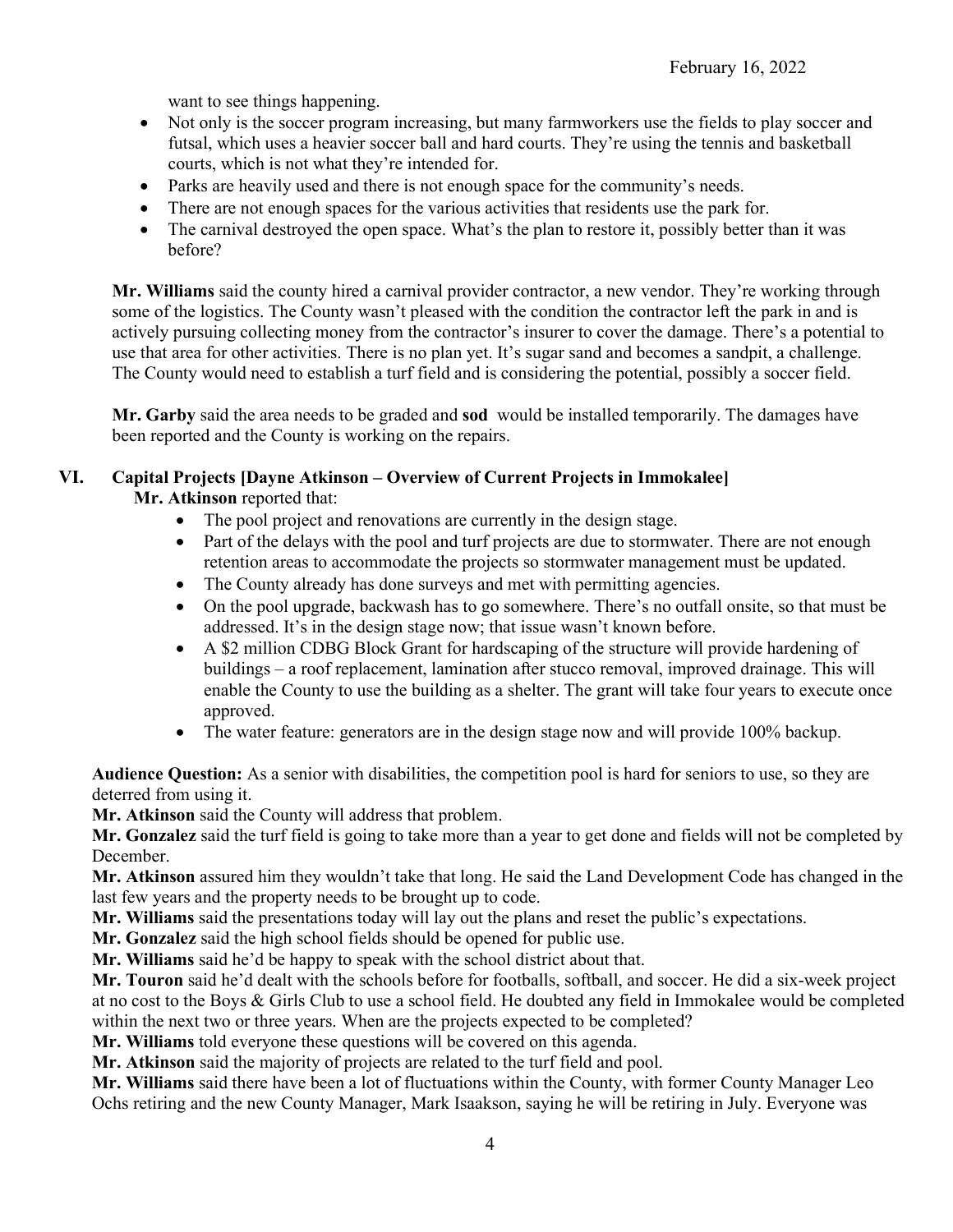working on a Master Plan for Immokalee. They were asked to come up with a Master List to present to PARAB for input and feedback.

#### **VII. New Business**

## **a. Immokalee Master Plan [Annie Alvarez]**

**Ms. Alvarez** said she was presenting the Immokalee Master Plan today for public feedback:

**Airport Park (short term – 0-12 months):** Half the playground was taken away due to hazardous parts. The County plans to place another play structure where the old structure was. The rendering was completed. A purchase order is in place, the playground was ordered and should be installed by June. They are considering chess, domino and checker tables, plus more amenities, such as six to eight barbecue grills, tables and bike racks. Also included will be concrete recycling and trash cans, large coal grills, a concrete cornhole game, and portable benches.

**Airport Park (Intermediate Plan – 1-3 years):** Two new pavilions will be installed for about \$150,000.

**Audience question:** Are these meant to replace the pavilion?

**Ms. Alvarez** said the grills will be removed, but the pavilion won't be touched. Amphitheaters will be installed, as well as portable bathrooms and old bathrooms will be refurbished.

**Mr. Dixon** asked if the County had considered bringing in local artists to make the park more vibrant. **Mr. Said** said there have been plans and they are using that park. This is a prelude for it to work out. They have 250 people coming from Texas already registered.

**Mr. Dixon** said if the County wants to give the park a theme, one way is artists.

**Mr. Williams** said this meeting was set to gather input, so this is very helpful.

**Airport Park (Long-Term Plan – 3-5 years):** Event Lawn Amphitheater and installation of additional outdoor restrooms.

**Immokalee Community Park (short term – 0-12 months**): Repaint partitions, spot paint around bathroom, change mirrors, add metal toilet paper dispensers. Aged plumbing is causing clogging and needs to be replaced. The bathrooms have been vandalized weekly (broken toilet paper and soap dispensers, broken doors and smashed drainage pipes) and the County can't keep up with replacing equipment. They are working on increasing security and using Park Rangers. About \$50,000 is needed to bring everything up to par. They're looking at automatic locks. For now, bathrooms are locked at 8:45 p.m. by staff, but the County is still struggling with the bathrooms and is considering security cameras outside bathrooms; a locking mechanism is a key component. José Campbell is the new crew leader in Immokalee. The county is even talking to a senior center about using volunteers as security. That's how serious the problem is.

**Lupita Vazquez-Reyes** asked if the County had considered designs specifically made for heavy use in urban areas. She said she could send the County photos from Austin, Texas, where she saw equipment that couldn't be damaged if anyone tried.

**Immokalee Community Park (Intermediate Plan – 1-3 years):** Install a new skate park at a cost of \$225,000.

**Immokalee Community Park (Long-Term Plan – 3-5 years):** Complete the walking path and add path lights, which is estimated at \$275,000; the CRA would pay. Light poles would be installed every 75 feet,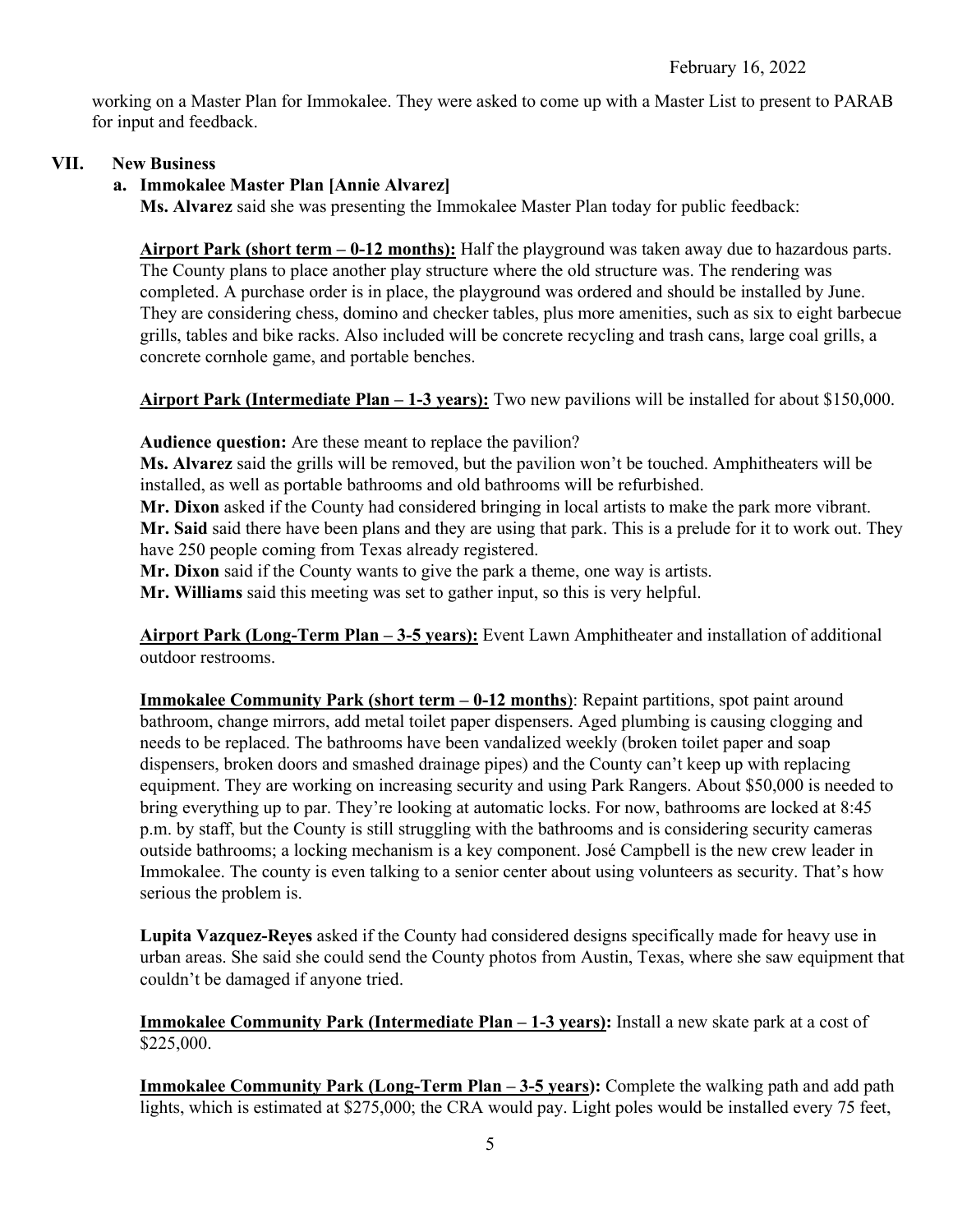meaning 13 light poles would be needed for an additional 1,000 feet of pavement. There are many walkers at this park. This is the most used skate park in Southwest Florida. It needs to be fully redone. The hope is that this will be part of the Immokalee Master Plan for the future.

**Lupita Vazquez-Reyes** asked if some of the features at the City of Naples' Johnny Nocera Skate Park could be incorporated into the Immokalee Skate Park.

**Mr. Williams** agreed that was a great park. Immokalee has wood platforms, while the Naples skate park uses concrete and spent \$1.2 million, part of it contributed by former Councilman Johnny Nocera. If the Immokalee community wants something like that, they need to identify it.

**Lupita Vazquez-Reyes** said local schools host cross-country meets at the park and often are embarrassed by the quality, which is not good to run on.

**Mr. Williams** said it's a question of who is maintaining it.

**Ms. Alvarez** said the school system has a cross-country program and they run there. Kyle Pryce has worked with the school system, so the County can look into the sidewalk issue.

**David Turrubiartez**, chairman of the Immokalee Beautification Advisory Committee, asked if the County had considered turning the tennis courts into a soccer field.

**Mr. Williams** said the County has been approached with the same request in Golden Gate City. At Veterans Park, there are two people playing tennis and 400 playing pickleball, so the County needs to look at usage numbers.

**Christie Betancourt** said the park here isn't used for tennis much and suggested considering skating. **Mr. Williams** said the County has the ability to expand the footprint and could add hard courts. **Ms. Alvarez** said there are tennis players who use the tennis courts here.

**Immokalee South Park (short term – 0-12 months:** The exit door in the kindergarten and preschool class needs to be added within the next year. Currently, there are no exterior exit doors in either classroom, which causes a safety issue due to only one way in and out. The estimated cost is \$300,000.

**Immokalee South Park (Intermediate Plan – 1-3 years):** Add irrigation to the green space. The area would be used for the soccer program and childcare activities. The estimated cost is \$200,000. The soccer program now plays offsite at a CCPS field. In fall of 2021, there were 214 participants, compared with 220 participants in spring 2021. The park is heavily used for soccer and the supervisor uses Eden Park now and averages 16-18 teams. South Park is next to the Seminole Casino Hotel Immokalee and people living near there also use it. We're trying to offer more to the community.

**Immokalee South Park (Long-Term Plan – 3-5 years):** Installing shades to basketball court and the playground, with an estimated cost of \$600,000. The park is packed, with 500-600 people per night. Only Max A. Hasse Jr. Community Park has shades and, possibly, the park on Marco Island. The playground will soon be redone. The County is working on a purchase order for \$150,000-\$170,000 that probably will open in the fall. This is a pavilion. That facility has a very large number of indoor rentals. There's a demand for outdoor shade rentals.

## **A discussion ensued and the following points were made:**

- The lighting in the field is not sufficient and it's too dark, pitch black.
- If the County did install lights, neighbors might complain.
- If lights were turned off at a reasonable hour, neighbors might approve.
- The casino's lights cannot be seen in the area, so it might be harder to add lights in the fields.
- Installing a roof and staging area might be better than adding another court.
- There aren't enough trees in Immokalee for shade while walking or riding bicycles.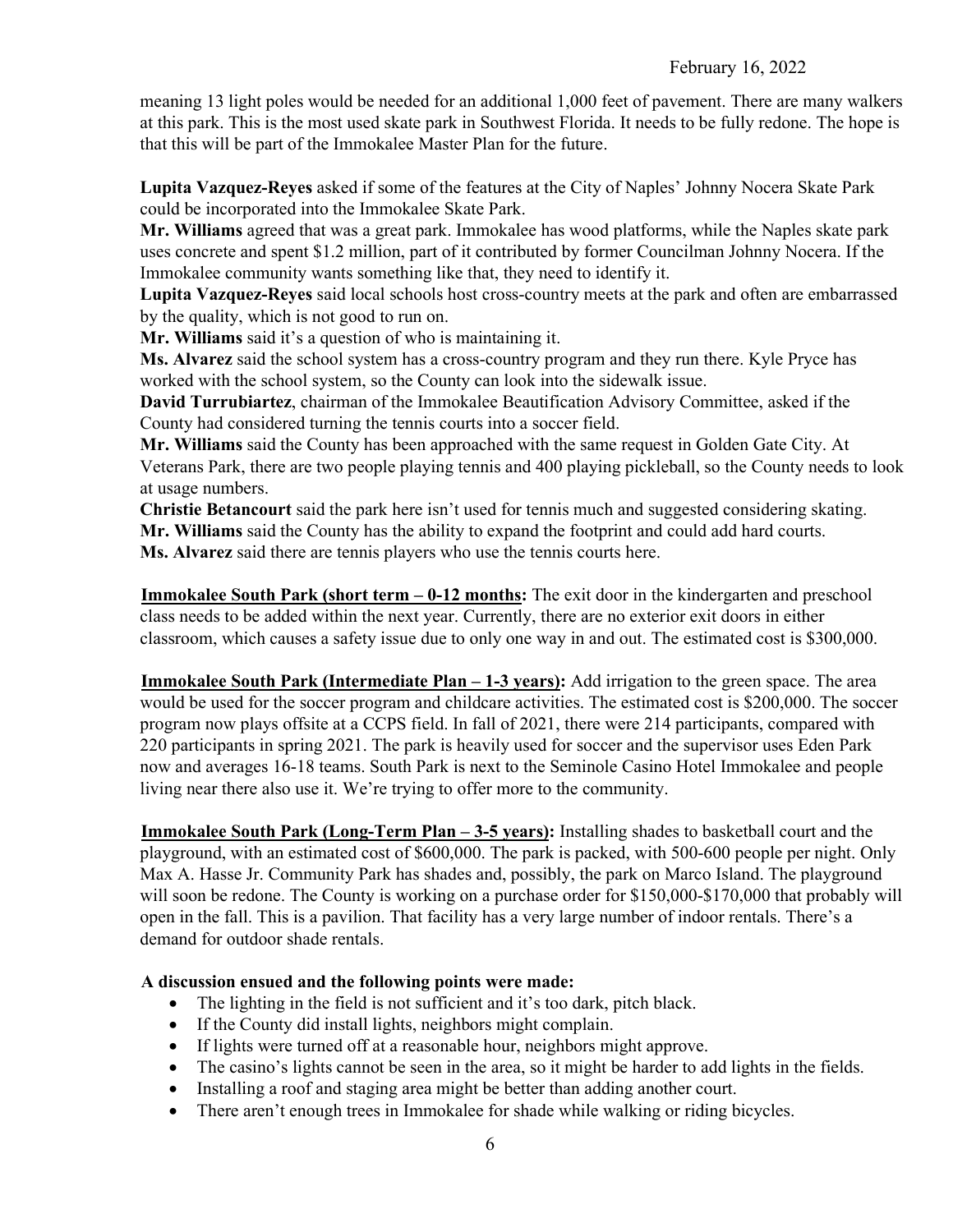• Oaks aren't good because they take too long, but the County has considered faster-growing trees and flowers.

#### **Immokalee South Park (Long-Term Plan – 3-5 years):**

**Ms. Betancourt** asked about lighting in the field.

**Man in the Audience:** He said he used to play ball there at night, but it gets too dark.

**Woman in the audience:** If you put lights out there, people may not complain.

**Mr. Dixon** said they could be turned off at a reasonable hour.

**Mr. Williams** said lights would extend the play, but the concern is the neighbors.

**Mr. Dixon** asked if creating a roof and staging area would be better than installing another court.

**Ms. Alvarez** said this court is not as busy.

**Ms. Betancourt** said there are portable bleachers but nowhere else to sit. It's blazing hot. Lights are needed on the field because it's pitch black.

**Mr. Williams** asked if the casino's lights could be seen from there.

**Ms. Betancourt** said they cannot.

**Mr. Williams** said it would be easier for the County to install lights if the casino already was lighting the area.

**Immokalee Sports Complex Park (Multipurpose Fields Plan):** The plan involves field maintenance, improvements and development. The County needs to understand and anticipate the community's current and future needs to implement a plan that addresses the short-, medium-, and long-term soccer field needs, including maintenance, improvement and possible development of additional sites. The County needs to develop a prescribed field maintenance schedule, with rotational closures for rest and rehabilitation of the fields. It's at maximum capacity in the evenings. The BCC has to approve funding.

**Immokalee Sports Complex Park (Short-Term – 0-12 months):** Fields 1, 2 and 3 will be closed for regular maintenance, with Fields 1 and 2 reopening on Aug. 31. Field 3 will reopen in late September. Maintenance closures will occur from December through February and May through August. Open space at Dreamland will be renovated to support local and neighborhood play. A partnership with the CRA will be considered as a cost-share for the project. A total of 30 new concrete garbage and recycling concrete cans will be added at an estimated cost of \$15,000.

**Immokalee Sports Complex Park (Intermediate Plan – 1-3 years):** The project scope involves renovating the pumphouse, restrooms and lifeguard room to meet current ADA codes; replacing all features, which have deteriorated and exceeded their useful life; restoring and regrading the swale and backwash area; installing a stormwater pipe for backwash overflow. Total cost is \$6 million. The scheduled closing would be September and reopening is set for September 2023. Several things must be brought up to current codes, such as sidewalks, the setback, landscaping and stormwater.

**Immokalee Sports Complex Park (Options-Midterm – 1-3 years):** Convert Field 2 and 3 to turf fields and address drainage. The estimated cost is \$3 million.

**Immokalee Sports Complex Park (Fitness Center Expansion – 3-5 years):** With the opening of the renovated fitness center, there's been a substantial increase in memberships and the community has outgrown the current building. This is the only fitness center within 30 miles, making it a monopoly in the area. The only other facility is at Ave Maria, which is only accessible to residents. The estimated cost is \$500,000.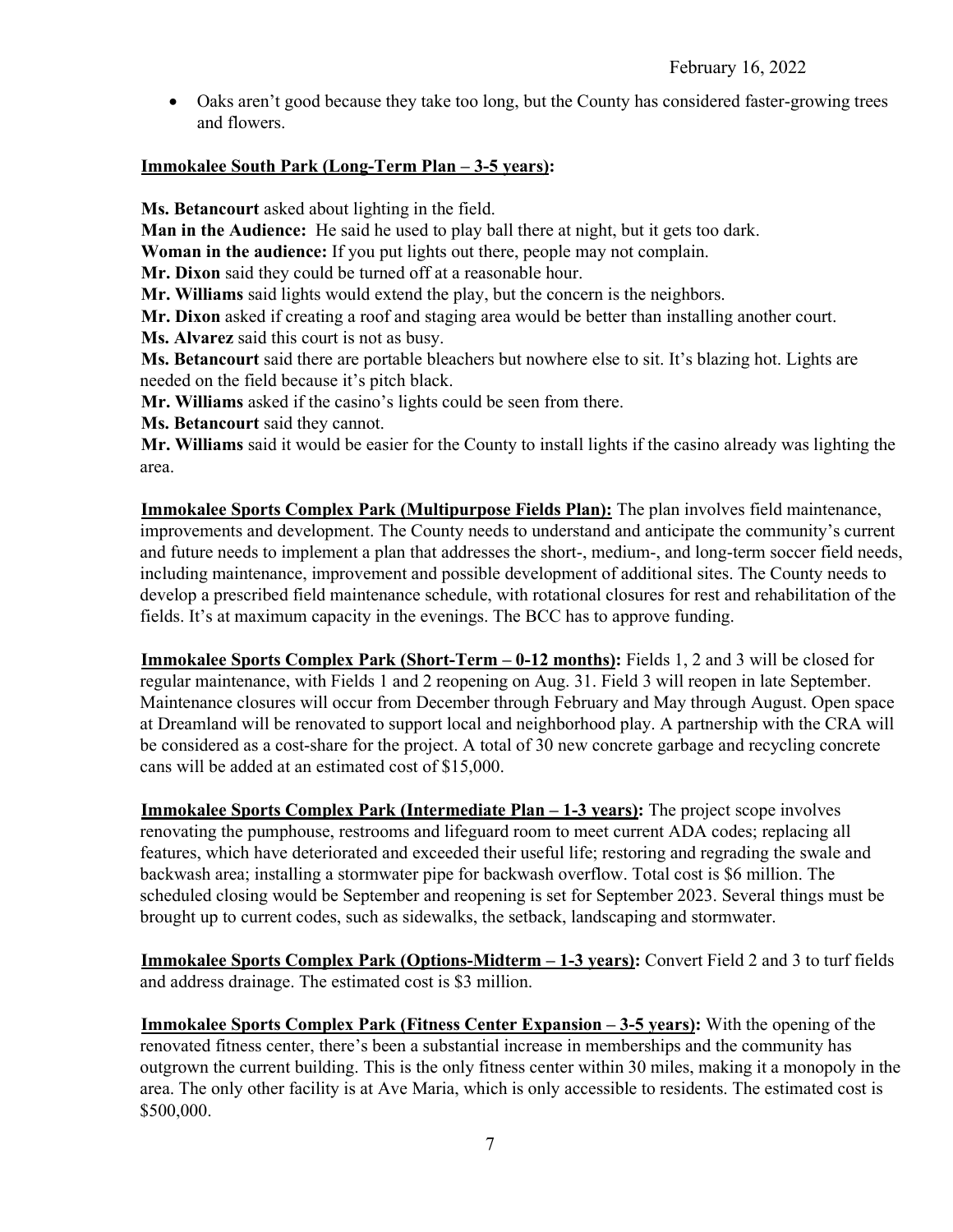**Immokalee Sports Complex Park (Hardening Project Long-Term– 3-5 years):** The County received a second grant, \$2.123 million, for hardening the gymnasium, an awning, roofing repair and to secure the foundation.

**Lake Trafford Property (Long-Term – 3-5 years:** Plans involve enforcing maintenance closures from December to February and May through August; exploring the potential of land acquisition for additional soccer fields; partner with RCMA for two fields; evaluate three properties in Immokalee. Estimated cost is \$200,000.

**Lake Trafford Property:** Plans involve two turf fields, additional parking, lighting, restrooms, irrigation and pathways. Estimated cost is \$4 million.

**Ms. Alvarez** noted that the RCMA's 63-acre property on Lake Trafford could be used for a partnership with the County using seven to eight acres for two fields.

**Mr. Williams** said an interlocal agreement could be used, with schools using the property and the public using it when schools are out. The public could use it if it's maintained by the County.

**Mike Facundo**, a CRA board member, called that a good concept. If that's the direction the Board wants to go, they should act quickly because they're about to get a permit.

**Mr. Gonzalez** said the County needs to work with the RCMA because they work quickly.

**Dreamland Neighborhood Park (Short-Term – 0-12 months):** More amenities are needed: a shade structure, bike racks, tables, benches and lighting. Estimated Cost: is \$175,000. Other improvements involve upgrading the multipurpose field. A design plan funded by Blue Zones is in place for the multipurpose field and playground. The park contribution would be: Installing irrigation \$225,000; installing new sod, \$145,000; lighting for the playground and field, \$300,000; new restrooms, \$75,000; 10 new concrete garbage and recycling cans, \$4,500.

**Ann Olesky Park (Intermediate Plan – 1-3 years):** Replace amenities, the gazebo and picnic areas, \$50,000; and benches, tables, garbage and recycling containers, \$35,000. (The project manager has just returned after a lengthy seawall project involving the TDC.)

**Tony Rosbough Little League Park – (Short-Term 0-12 months):** Upgrades to existing dugouts, estimated cost is \$50,000; upgrade amenities (benches, water fountains, fencing, lighting upgrade), estimated cost is \$100,000; parking lot improvement, such as paving, striping, culvert upgrades for drainage, with an estimated cost of \$150,000.

**Mr. Gonzalez**, who is the Little League president, said that park needs more than \$50,000 in repairs. The softball field cannot be shared by the Little League. He suggested separating the two with a fence. **Ms. Betancourt** asked that the improvements be done off-season so kids won't lose play time.

**Zocalo Park (Short-Term – 0-12 months):** Lighting, camera system, and fencing. Estimated cost is \$100,000.

**Zocalo Park (Intermediate Term – 1-3 years):** Refurbishing of park amenities (benches, bike racks, etc.). The estimated cost is \$50,000.

**Mr. Williams** said the Immokalee Master Park Plan totals over \$18 million. The County went through a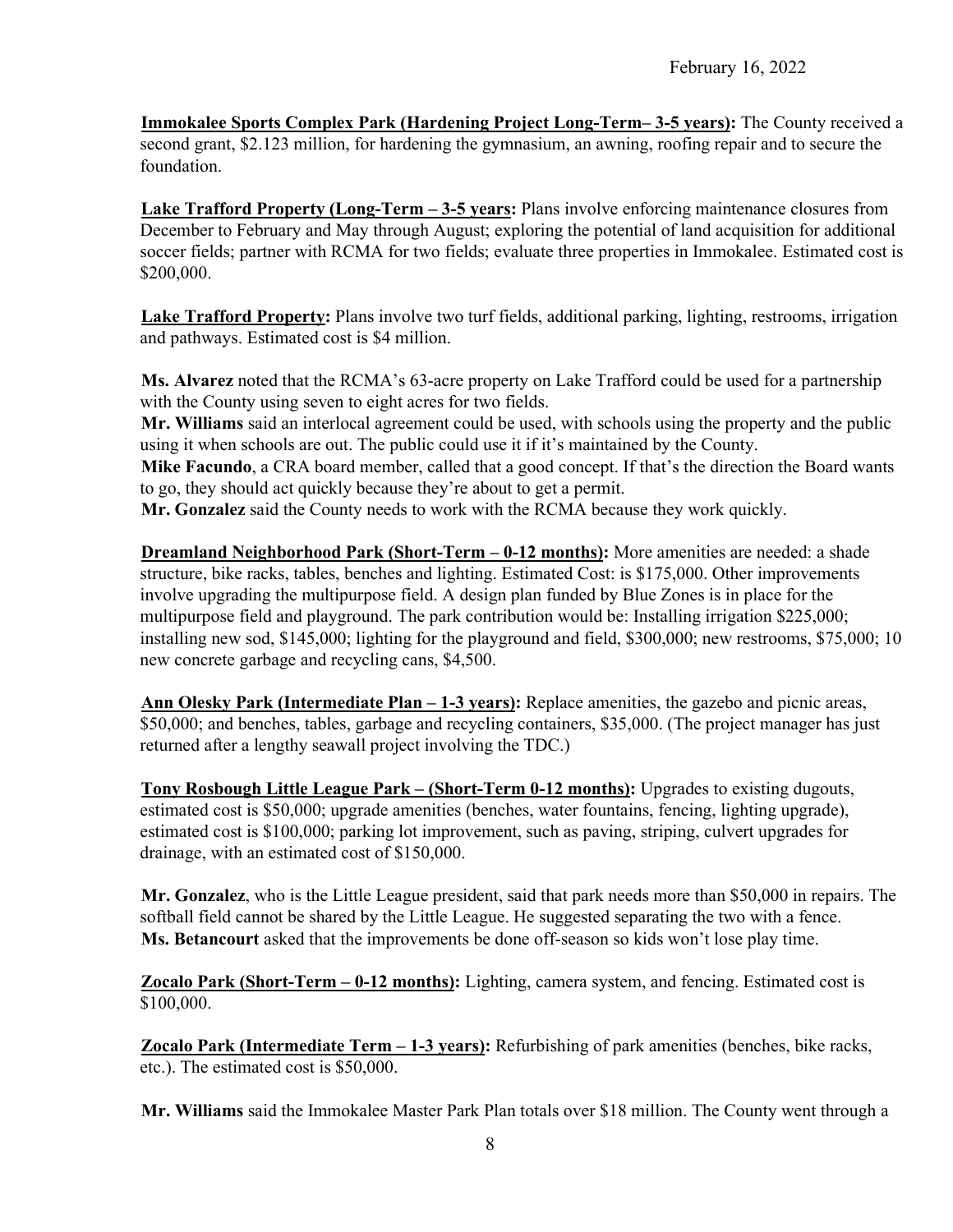revision in East Naples a few years ago. It was \$22 million. Parks & Recreation didn't have that money, but created a master plan.

- **b. Immokalee Programing Report:** Junior Reyes, Melissa Zalate, Brian Reyes and Frank Sanchez introduced themselves as the Immokalee team and reported that:
	- They provide a wide variety of programs, including leagues and fitness classes.
	- Earth Day is coming up in April and Ms. Zalate is trying to get everyone involved.
	- The Earth Day Festival will be held at Pepper Ranch Preserve, with exhibits, movies, food and education, as well as a party and suggestions for beautifying the area.
	- They offer many fitness classes and allow the public to decide if they want more. Every group, from seniors to kids, is covered.
	- A Father-Daughter Dance will be held next month.
	- Future programs at the Sports Complex include Christmas Around the World, Trokiando y Bailando and Cinco de Mayo.

**Kyle Pryce,** Immokalee Community Park supervisor, gave a report on the park and events:

- There is a lot of community involvement at the park, especially at night.
- Activities at the Immokalee Skate Park and Little Leagues have increased.
- Many special events are being offered, including Breakfast with Santa, the Middle School Dance, a Family Campout, community yard sales, the Easter Eggstravaganza, Trunk or Treat Drive Through, and a Bear Program family campout (education) event.
- Childcare programs from VPK through eighth-grade also are offered, as well as virtual learning, summer camp, no-school day camp, mobile recreation (they went to Copeland), Dodgeball Night, Senior Lotteria Night, and Skate Night.
- Camping events and rental reservations can be done online.

**Lupita Vazquez-Reyes** asked about equipment rentals.

**Mr. Pryce** said they rent everything involving courts, including tennis balls, racquetballs, volleyballs, etc., and just require an ID to rent them.

**Lupita Vazquez-Reyes** asked if they'd consider a junior master gardener program. She said there's wild space and public access at Pepper Ranch Preserve. Young people should be encouraged to take part in preserving spaces. She said there's also a junior naturalist program.

**Mr. Pryce** said they would love to explore those ideas. He noted that the County has a Junior Ranger Program in which kids partner with a Park Ranger, who exposes them to the other side of Collier County. **Mr. Williams** said the County also works with the University Extension program for nature activities. They can explore those ideas.

**Lupita Vazquez-Reyes** asked what happened with the Cyclovia program.

**Ms. Alvarez** said it's being moved from park to park and is being revamped.

**Mr. Williams** said they can reach out to Skip Riffle (operator of Cyclovia Bikes for Tykes) to bring it back to Immokalee.

**Lakesha Jackson,** Immokalee South Park, gave a report on Immokalee South Park:

- The park caters mostly to children.
- Events weren't getting much turnout, so they partner with Immokalee Community Park.
- Summer camp was free, but now there's a charge. They're trying to increase enrollment.
- Past programs include Parents' Night Out, Game Night and Glow Eggstravaganza.
- Current programs include After-School Adventures, Preschool, VPK, Parents Night Out, Community Yard Sale, Summer Camp, Soccer 7vs7, Virtual Learning and special events.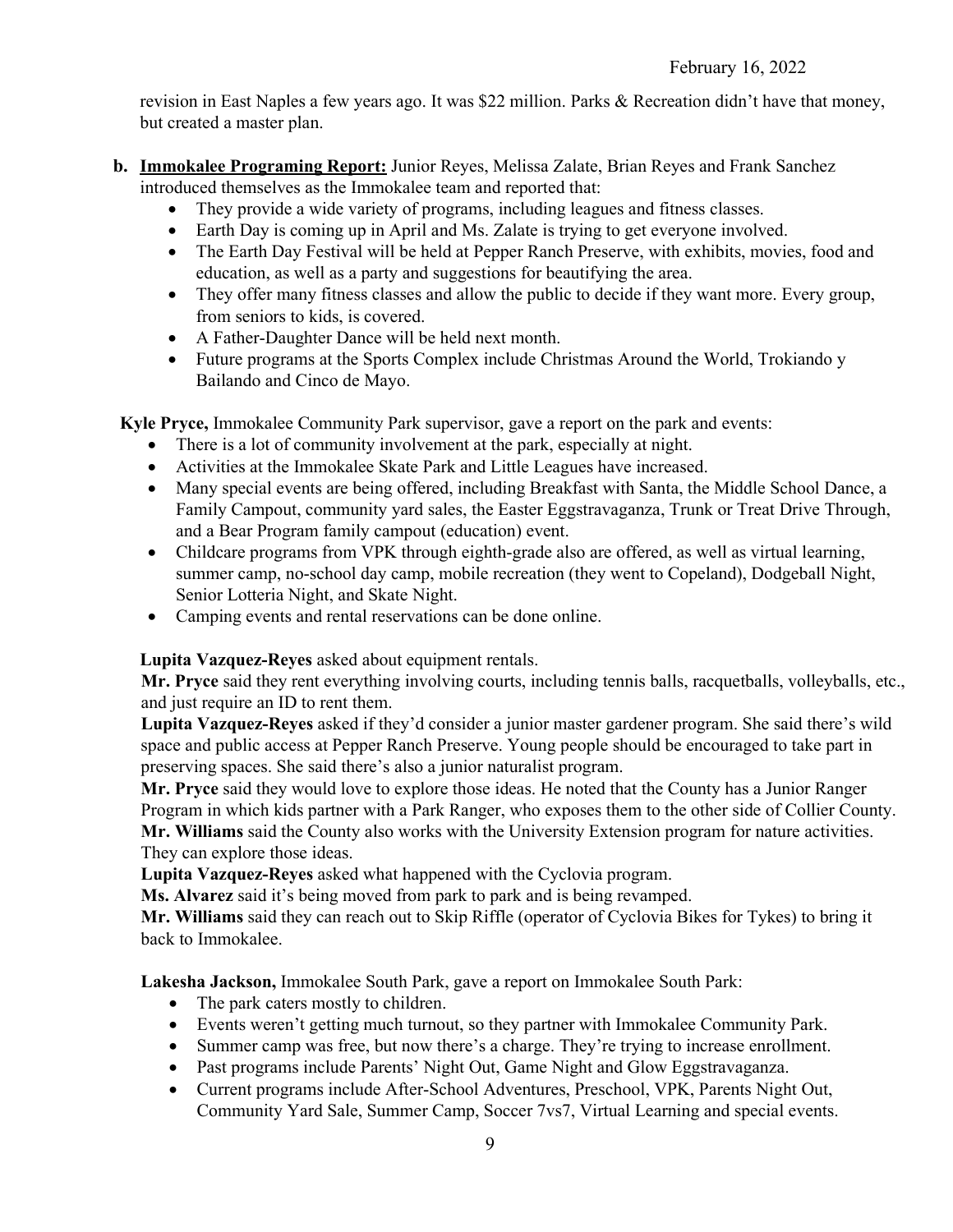#### **c. Immokalee Sports Complex Update [Dayne Atkinson]**

**Mr. Atkinson** provided further details about the ISC work:

- Renovate the pumphouse, restrooms and lifeguard room to meet current ADA codes.
- Replace all the features because they've deteriorated and have exceeded their useful life.
- Restore and regrade the swale and backwash area.
- Install stormwater pipe for backwash overflow.
- Convert Fields 2 and 3 from grass to turf: Design has begun, survey and the Pre–App meeting with permitting agencies were completed.
- Renovation of the pools: Design has begun, the survey and a Pre-App meeting with permitting agencies were completed.
- They are looking at purchasing land next to RCMA for fields.

**Mr. Gonzalez** asked why the County doesn't partner with RCMA to speed up the process.

**Mr. Atkinson** said both projects involve the same process and the County's project is further ahead of RCMA's project. Work will take six months to a year, depending on the complexity of it and they hope to get permits by next summer. When it comes to permitting, they don't have much control on timing. They will continue to update PARAB.

## **d. 50th Anniversary of Parks & Rec [Barry Williams]**

Mr. Williams reported that the Parks & Recreation Division will celebrate its 50<sup>th</sup> anniversary next Tuesday. The division began on Feb. 22, 1972. Commissioner Bill McDaniel has written a proclamation that will be presented at the BCC meeting and he invited everyone to come to the meeting for that photo.

#### **e. DEO Grant Update**

(Details were included in the packet for review)

#### **f. TDC Grant [Melissa Hennig]**

**Ms. Hennig** reported that at the last joint BCC meeting, commissioners encouraged the Parks & Recreation Division to come back to seek additional funding for beach cleanup. They will now be seeking an additional \$36,970 for cleaning at five beach sites over the next three months until the end of season, May 1. The funding will allow two additional cleanings per day at: Bluebill Access, Vanderbilt Beach, Barefoot Beach Preserve, Tigertail Beach Park and South Marco Beach Parking Lot.

**Mr. Williams** reported that the level of service will improve and that improves tourism.

*Mr. Fruth made a motion to recommend approval by the Tourism Development Council for a \$36,970 Category "A" Grant Application for Beach Park Facilities for Fiscal Year 2022 to clean five beach sites, and made a finding that the expenditure would promote tourism. Second by Mr. Dixon. The motion passed unanimously, 6-0.*

#### **VIII. Director's Highlights**

**Mr. Williams** reported that the Paradise Coast Sports Center recently went through a management change and now has a company that's well respected in the industry, Sports Facilities Company. SFC has invited PARAB to host its next meeting at Paradise Coast Sports Center.

**Mr. Fruth** asked that it be held there in April because he can't make it in March.

**Mr. Williams** said he could accommodate that request.

**Mr. Williams** reported that he would not be at next month's meeting because he will be on vacation, so